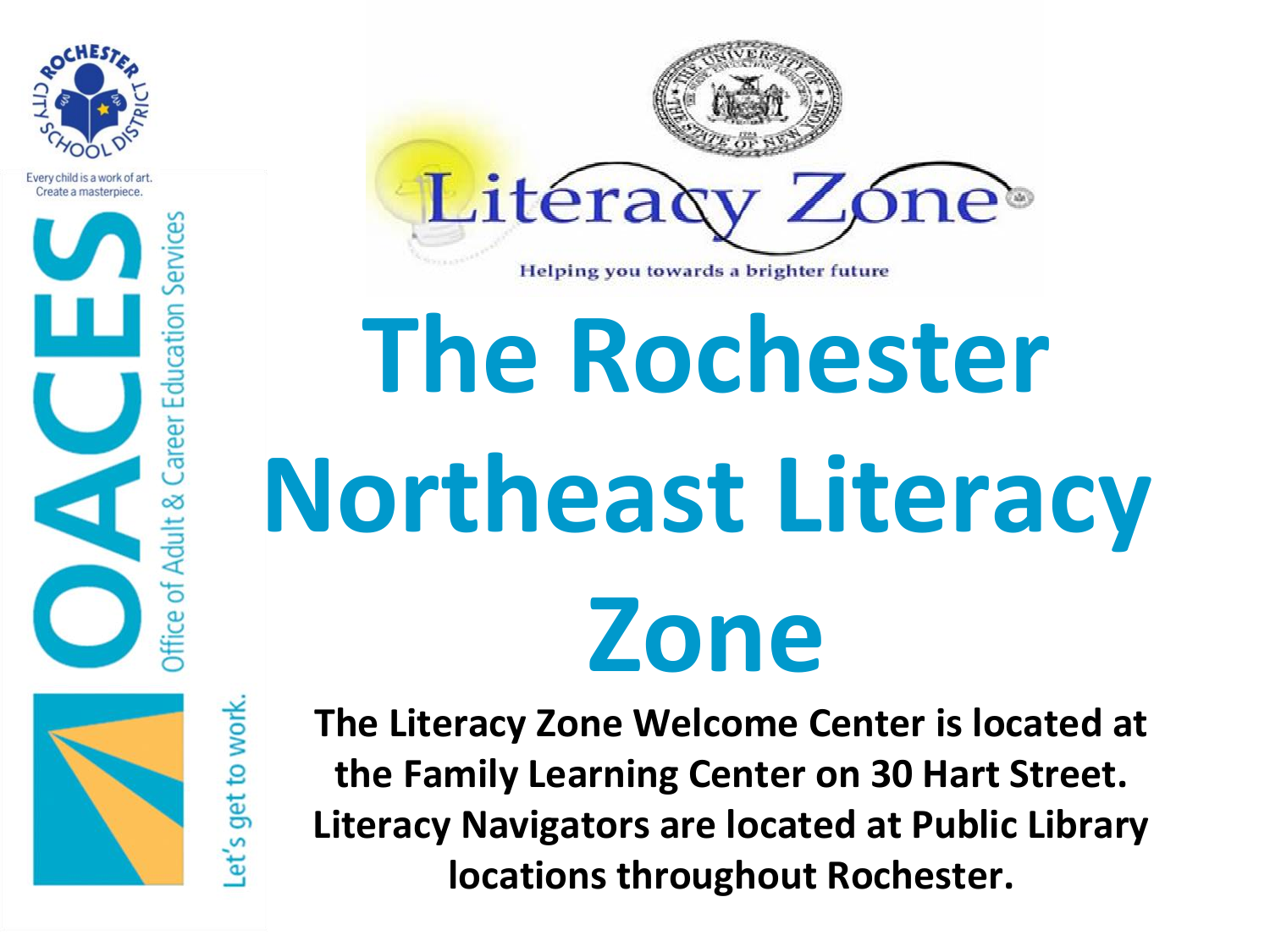

Every child is a work of art. Create a masterpiece.



et's get to work.



The goal of the **Rochester Northeast Literacy Zone Initiative** is to transform the community, to empower the underserved to become actively engaged through literacy, and to help them navigate or change the bureaucracies designed to help them.

The **Rochester Northeast Literacy Zone** achieves these goal by focusing on four pillars of literacy -

- **Health Literacy**
- **Financial Literacy**
	- **Family Literacy**
- **Workforce Literacy**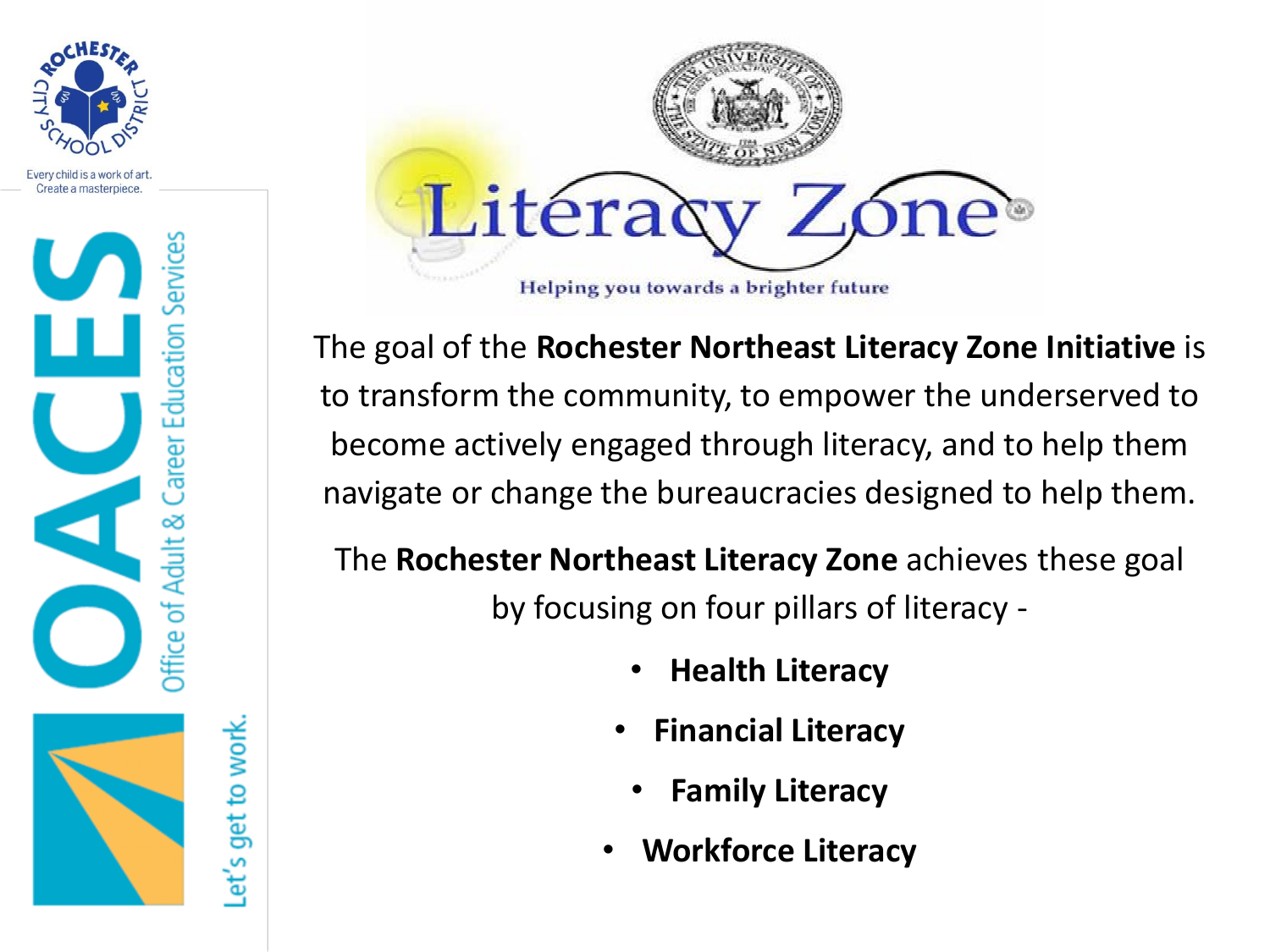

Every child is a work of art Create a masterniece



et's get to work



**Assessments:** Testing is administered to provide the participant with an accurate baseline assessment of the Grade Levels / NRS levels of ability. That allows us to target areas of highest need, then measure those gains and steer participants to postsecondary training and educational services.

**Workforce Planning**: The Employment Plan completed by all participants is an authentic written plan to help guide both participants and instructors in supporting a path to success. Portfolio based Job Search tools are developed to support transitioning to the world of work.

**Technology**: Participants open an ITTS academic program account for use in their classes or individually. These resources support community, employment & academic goals.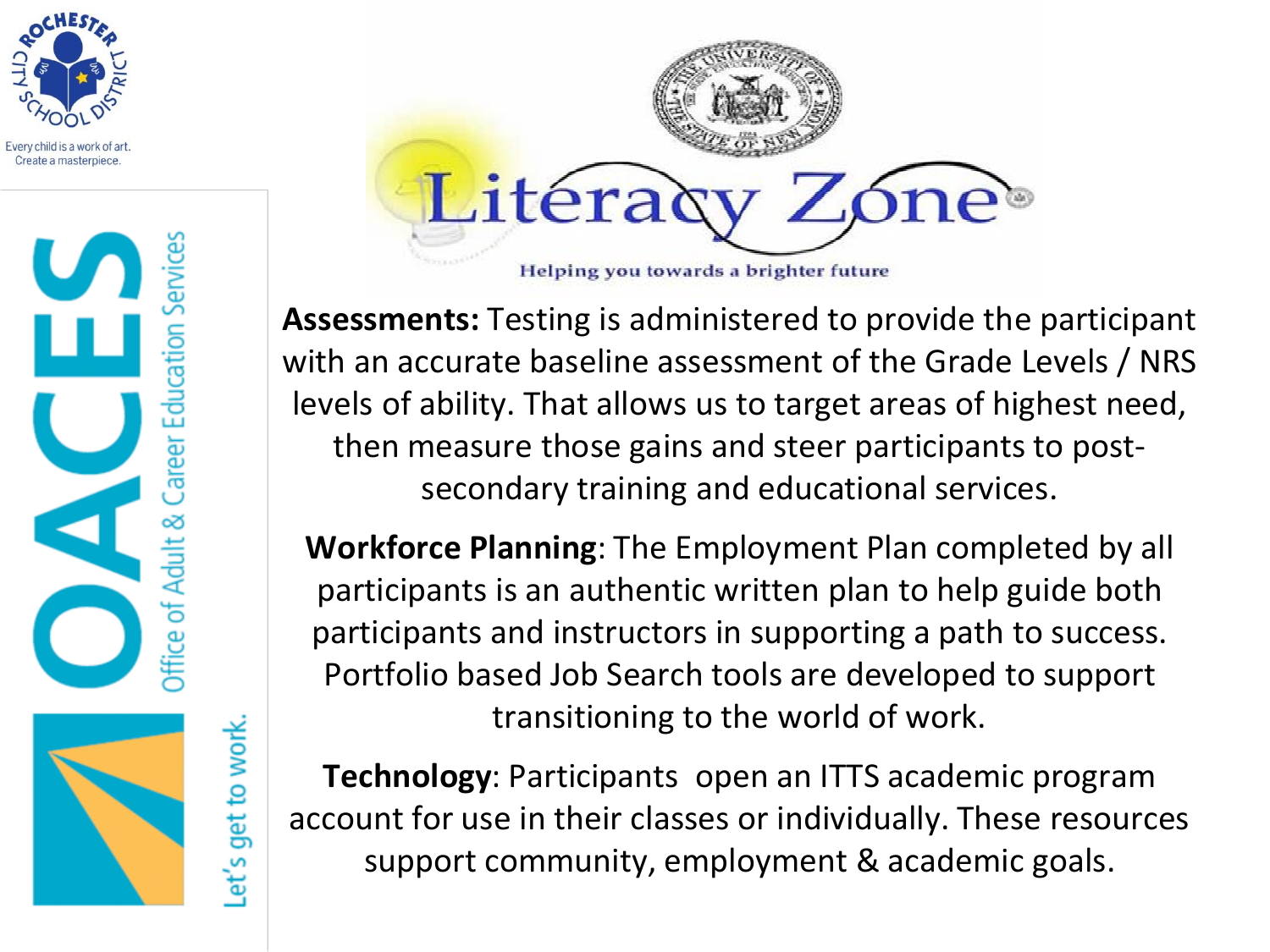

Every child is a work of art. Create a masterniece



et's get to work



**Family C.A.R.E.E.R.S. Literacy Locations:** Parents attend school with their children to participate in National 4 component model of Family Literacy combined with a workforce component where they work with a staff volunteer to learn / gain foundation skills for employment. Families also engage to improve community involvement& school relationships.

**NYS Career Zone, MyBenefits and other internet-based resources:** Participants are helped to use the extensive Employment, Educational and Social Services information available to them to assist with life-long career planning through 'The Web'.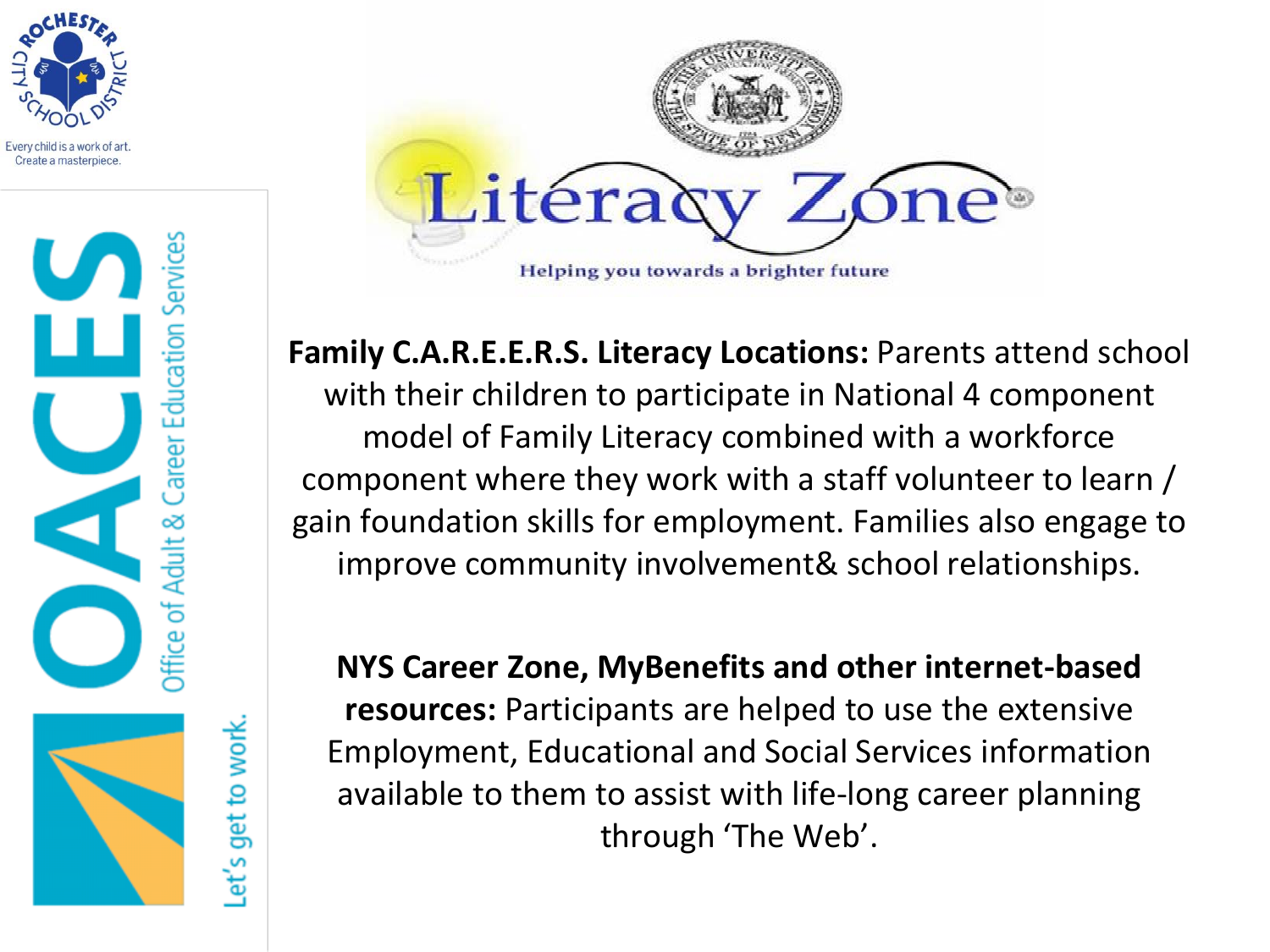

Every child is a work of art. Create a masterniece





**Transitional Counselors & Case Management services:**  Literacy Zone and Partner Staff provide information on the many resources and support available to our participants. We actively assist our participants to find and use information independently as their needs change.

**Participants accessing Literacy Zone Services are well prepared to use technological resources, education & training organizations, social service & community resources to improve their own and their families lives.**